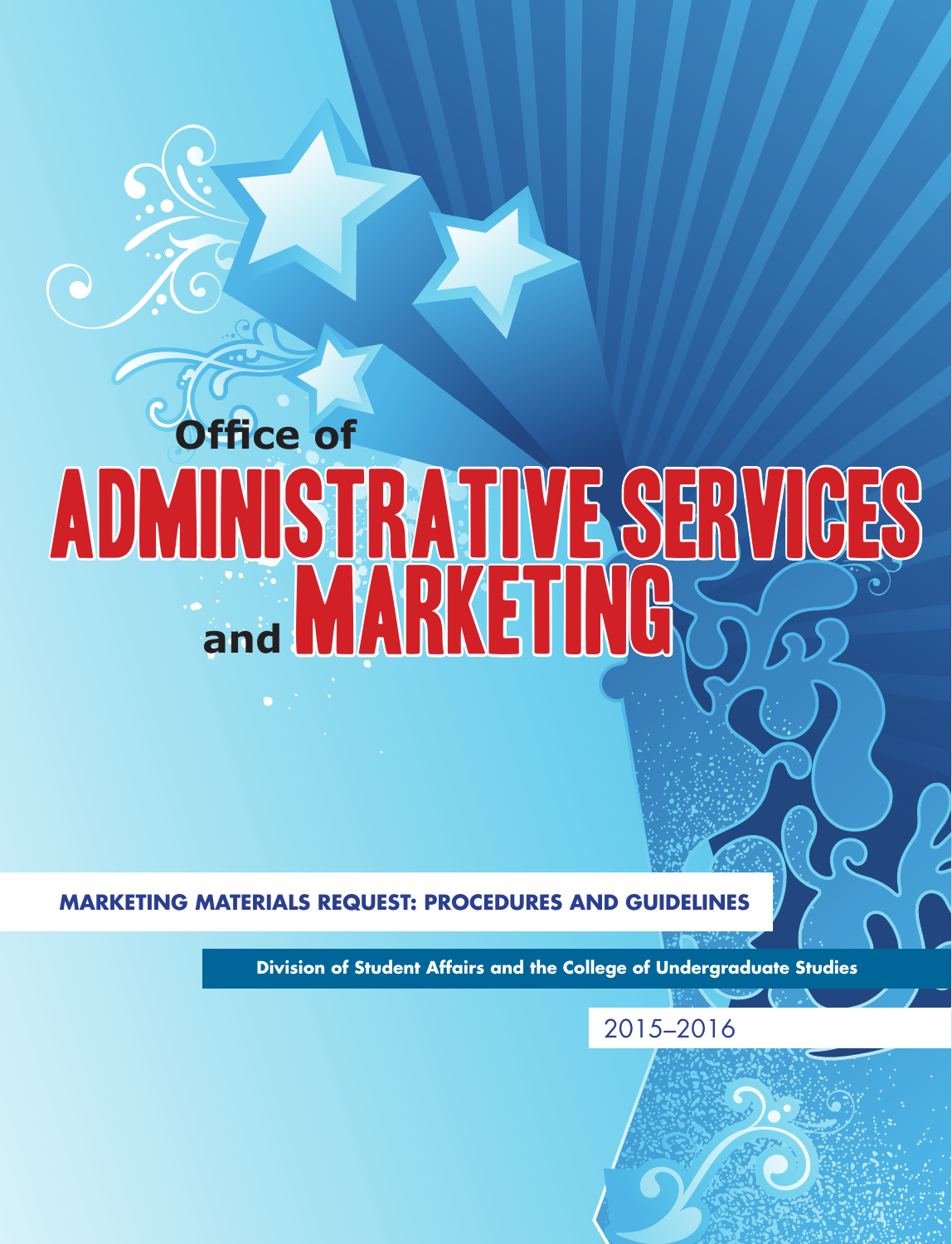# **PURPOSE**

The Office of Administrative Services and Marketing provides the NSU community with marketing and communication standards, which are intended to provide quality, consistency and value in conveying what the Division of Student Affairs (DOSA) and the College of Undergraduate Studies (COUS) represent.

These standards help DOSACOUS develop strong name recognition by defining a "look" and a "feel" for all university materials that audiences instantly identify with the university. Well-developed messages and a consistent visual identity serve to shape the perceptions of students, alumni, faculty, and staff.

If you are contacted to participate in any marketing campaign or project that originates outside of DOSACOUS, please direct them to contact our office at *stumedia@nova.edu*.

### **GENERAL MARKETING STANDARDS**

To maintain our commitment to compliance with NSU style, policies, and procedures, our office reviews all printed and digital materials produced within DOSACOUS for marketing purposes. **Please submit the materials for review at least 2 weeks or sooner before projected "go to print" date**. Please note that the review may be subject to recommended modifications to the materials, which will affect your "go to print" date and your planned distribution date. Therefore, we suggest that you plan ahead and contact us as soon as possible.

However, materials that meet one or more of the following criteria do NOT need to be reviewed by our office:

- • Materials—such as operational announcements or changes in office hours—that are strictly informative and intended for internal use and/or **not** for marketing purposes.
- Projects executed through Office of Publications that are university wide and textbased, such as fact sheets, student handbooks, policies/procedures, manuals, agreements, contracts, etc. However, all departments within DOSACOUS are asked to keep our office informed of any revisions or changes in the aforementioned projects, in order for our office to be aware of the most up-to-date information pertaining to each department.

# **MATERIALS FOR REVIEW**

**PLEASE NOTE:** The following information regards *only* materials requiring review. For the production and creation of new marketing materials, please see the "Initiating a Project" section, on the following page.

The following materials require reviews:

- **• All marketing and promotional materials**
- Materials produced outside of DOSACOUS, co-sponsored by your office.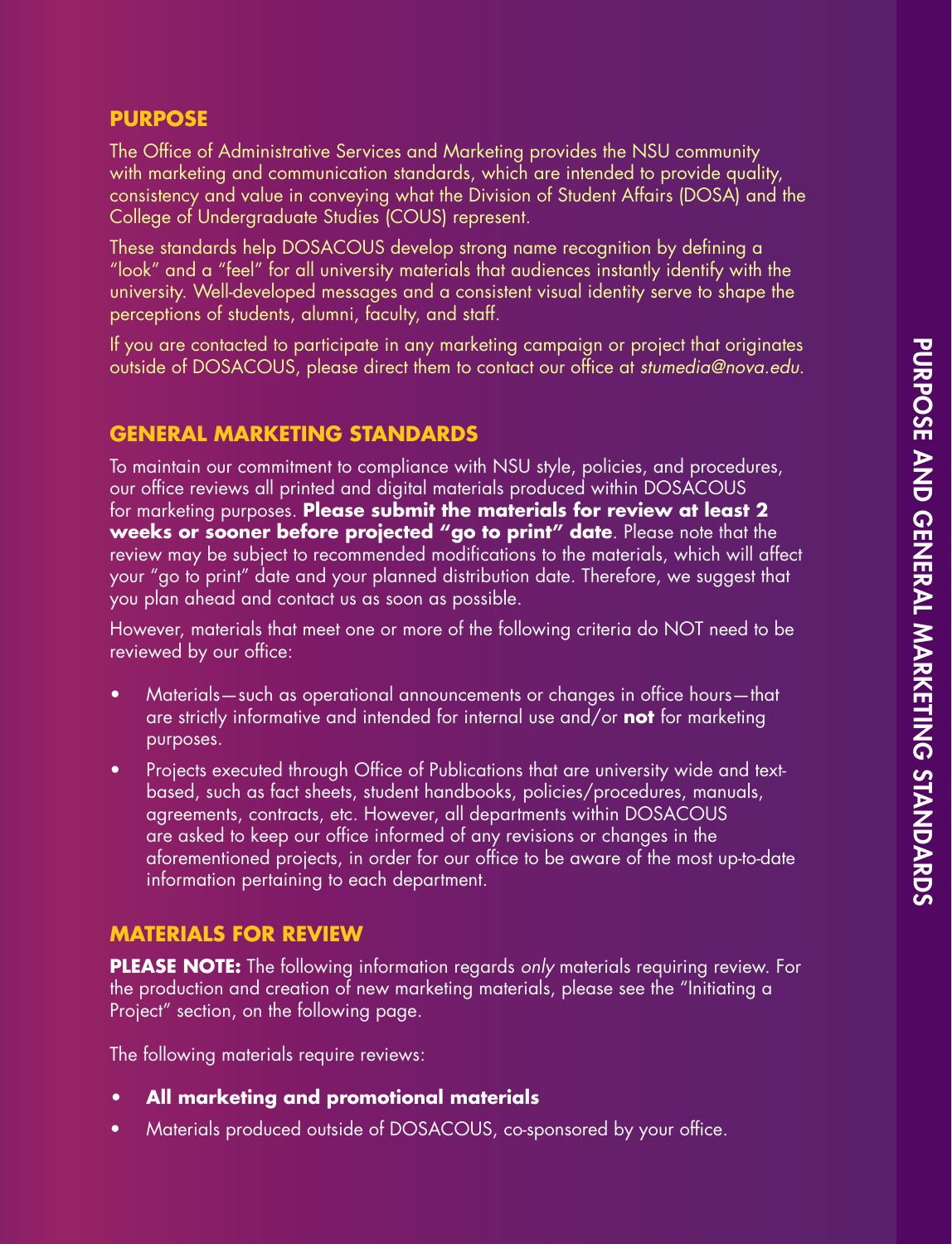• Promotional items (see "Ordering Promotional Items" section). **Please note: the mock up proof is needed for your promotional items. All administrative units are required to use university approved vendors only for promotional items** (Also see "Ordering Promotional Items" section).

Materials for review may be submitted via email or in person.

**Via email:** Send design files (marketing materials) or mock up proof (promotional items) to *stumedia@nova.edu.*

**In person:** Visit our office located in the Student Affairs Building (SAB), Room 105.

Once submitted, confirmation/comments/responses will be emailed to the submitter.

**SPECIAL NOTE:** The submitter is responsible for the accuracy and validity of the information provided. It is not the responsibility of the administrative and marketing to verify the information. We might point out some known errors for you. For proof reading and review, please see "Review of the Proofs."

# **USAGE OF UNIVERSITY LOGO(S)— SUN LOGO(S) and ATHLETICS SHARK LOGO(S)**

All University logos (sun logos and athletics shark logo) are protected under university licensing policies and agreement. **Any usage of any university logos on marketing materials and promotional items, online or in print, requires an approval** from University Licensing Committee. Office of Administrative and Marketing, on behalf of the University Licensing Committee, can review and authorize any use of the logos for all marketing and promotional materials, including but not limited to staff- and/ or student-initiated/produced materials for all departments within DOSACOUS and/or student clubs and organizations. Additional approval from Office of Publication and/or University Relations may require as deems necessary.

## **IMPORTANT NOTE**

Information on this booklet is subject to change without prior notice. To obtain the latest version of this booklet, please contact *stumedia@nova.edu* or visit our website at *www.nova.edu/asm/.*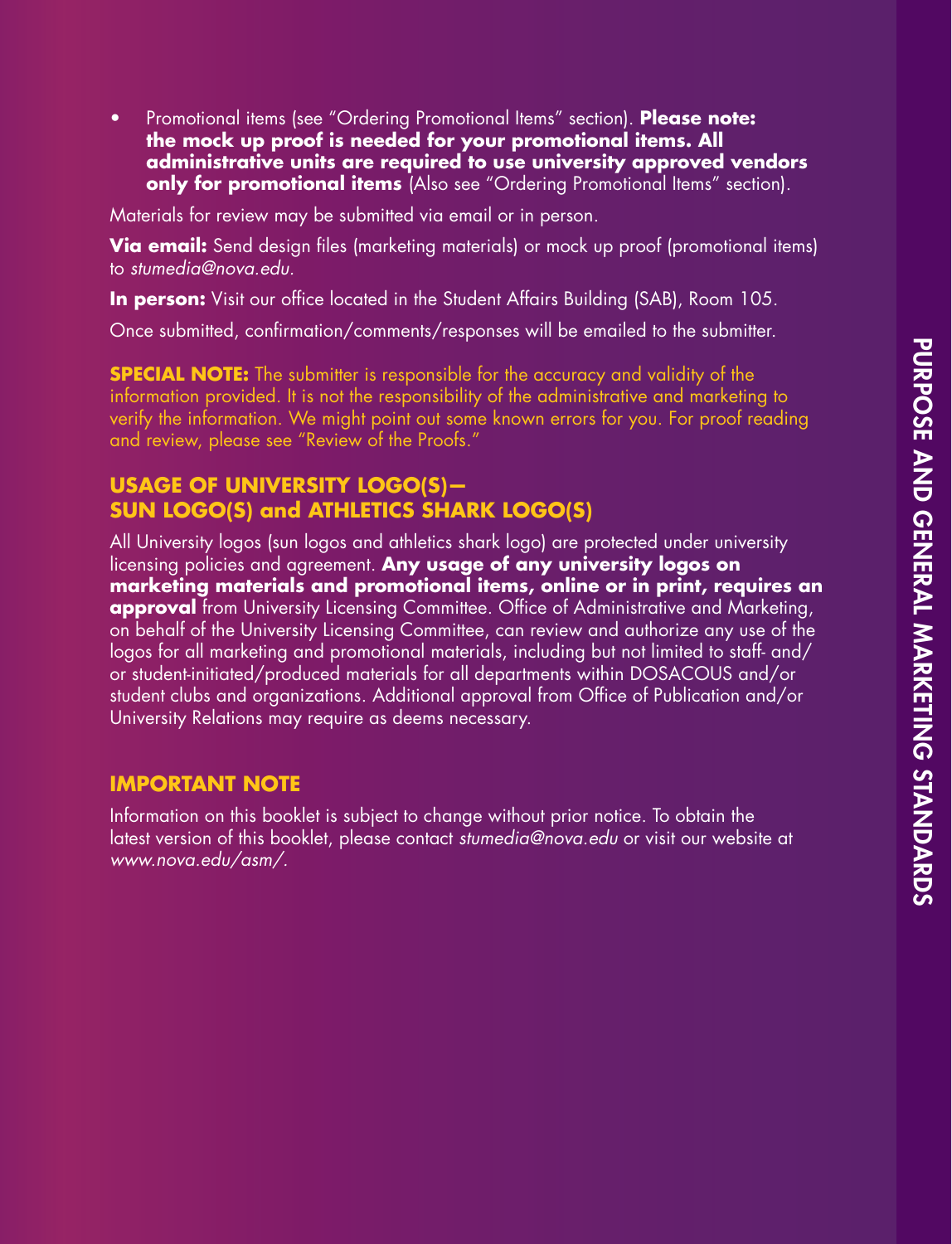# Review of Proofs

The Office of Administrative Services and Marketing is not obligated to proof read your publication and/or marketing materials, nor is this office responsible for the accuracy and validity of the information you provide. We strongly recommend that every time we send the proof, you review the proof very carefully for both text copy and layout. If you would like any further revisions or notice that perhaps previous revisions you requested were not made, kindly include the non-completed ones in your next request along with any further revisions to your materials at that time.

The Office of Administrative Services and Marketing may modify and/or edit your original text/images/layout as we deem necessary and appropriate. Nonetheless, you will receive a final proof requiring your final approval prior to print/production. No project is sent to print without your final *written* approval. The final approval can be sent via email to *stumedia@nova.edu*.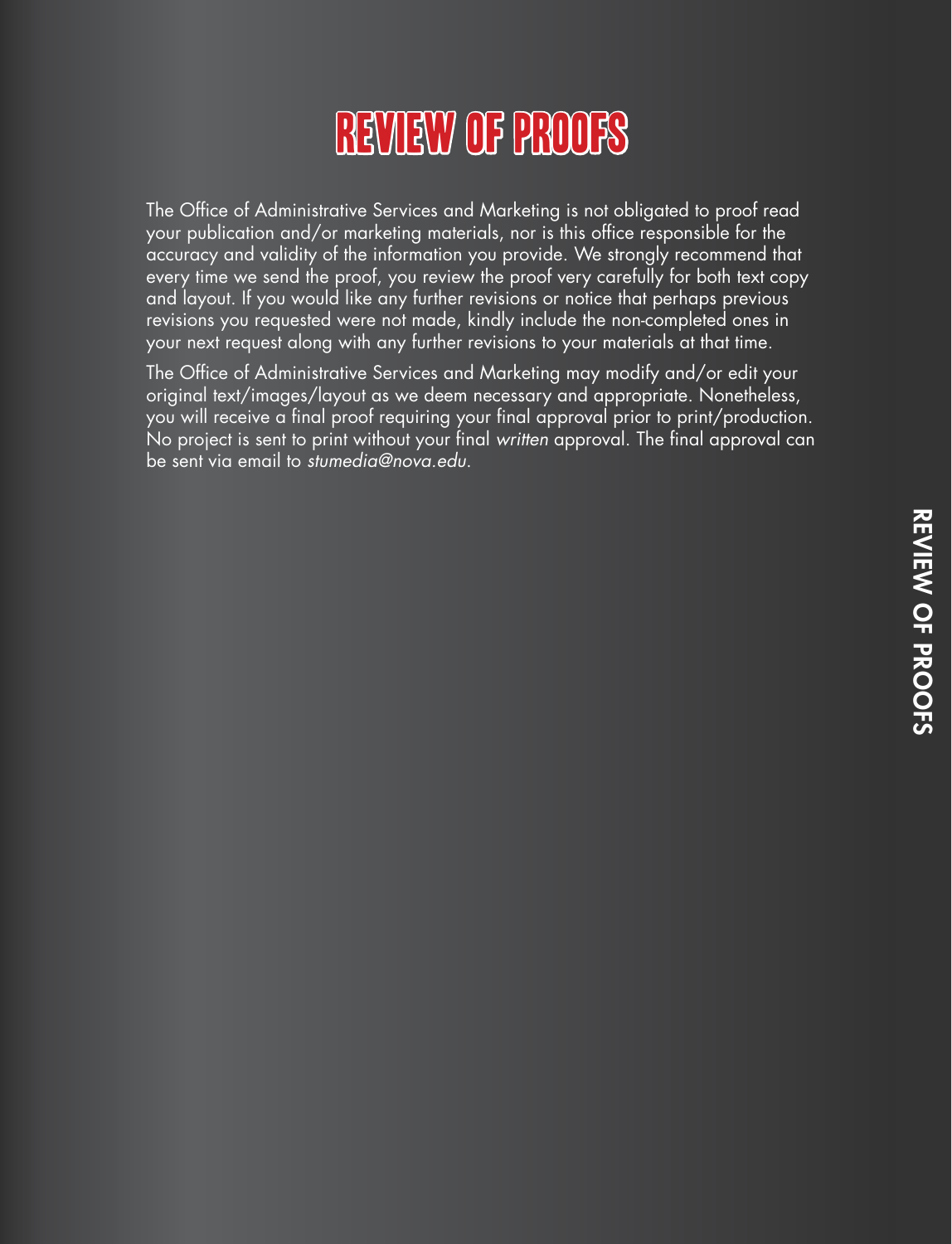# Initiating a Project

# **FILLING OUT A JOB/PROJECT REQUEST**

Before you submit a request, please take a few things into consideration that will help you make decisions about your publication and help us understand how we can best assist you. Please carefully consider the following points:

- Determine what you want. One good way of preparing for your request is to take a few minutes to answer some basic questions: What is your message? Who is your audience? What is your purpose/objective of the project?
- b. Set deadlines. Publications not only vary in appearance and content, but also in the time required to produce them. A small, one-color flyer with no images may be completed in a few weeks. On the other hand, a longer, full-color brochure may require several months from concept to delivery. We will work with you to establish and maintain a schedule.
- c. Set up a meeting. We recommend that you meet with us to develop a timeline for your marketing needs as soon as you have all the essential information (see item "a" above).

# **SUBMITTING A JOB/PROJECT REQUEST**

To submit a job/project request, please send an email to *stumedia@nova.edu* along with a completed job request form that can be found at *www.nova.edu/asm/forms/projectrequest.doc.* Please keep the job request form in Word format when sending it to us. Please try your best to fill out the form as much as possible. If you feel that a meeting can be helpful, please feel free to request one with us.

The job request form will basically provide "check list" of necessary information.

**NOTE:** The Office of Administrative and Marketing is NOT responsible for:

- Writing text content for your marketing pieces. Your office must provide text copy, which we may review and edit.
- Distributing your materials. We may simply suggest potential venues.

Please note that our office may edit and modify the content (text and images) in your materials as we deem necessary and appropriate. However, we will present you with the final proof, requesting your consent/approval prior to publication. (See "Review of Proofs" for further clarification).

### **The Office of Administrative and Marketing will determine whether your projects will be produced:**

- **in-house** (by our office),
- **by inside vendors** (Office of Publications, Copy Center, etc.), or
- **• by outside vendors.**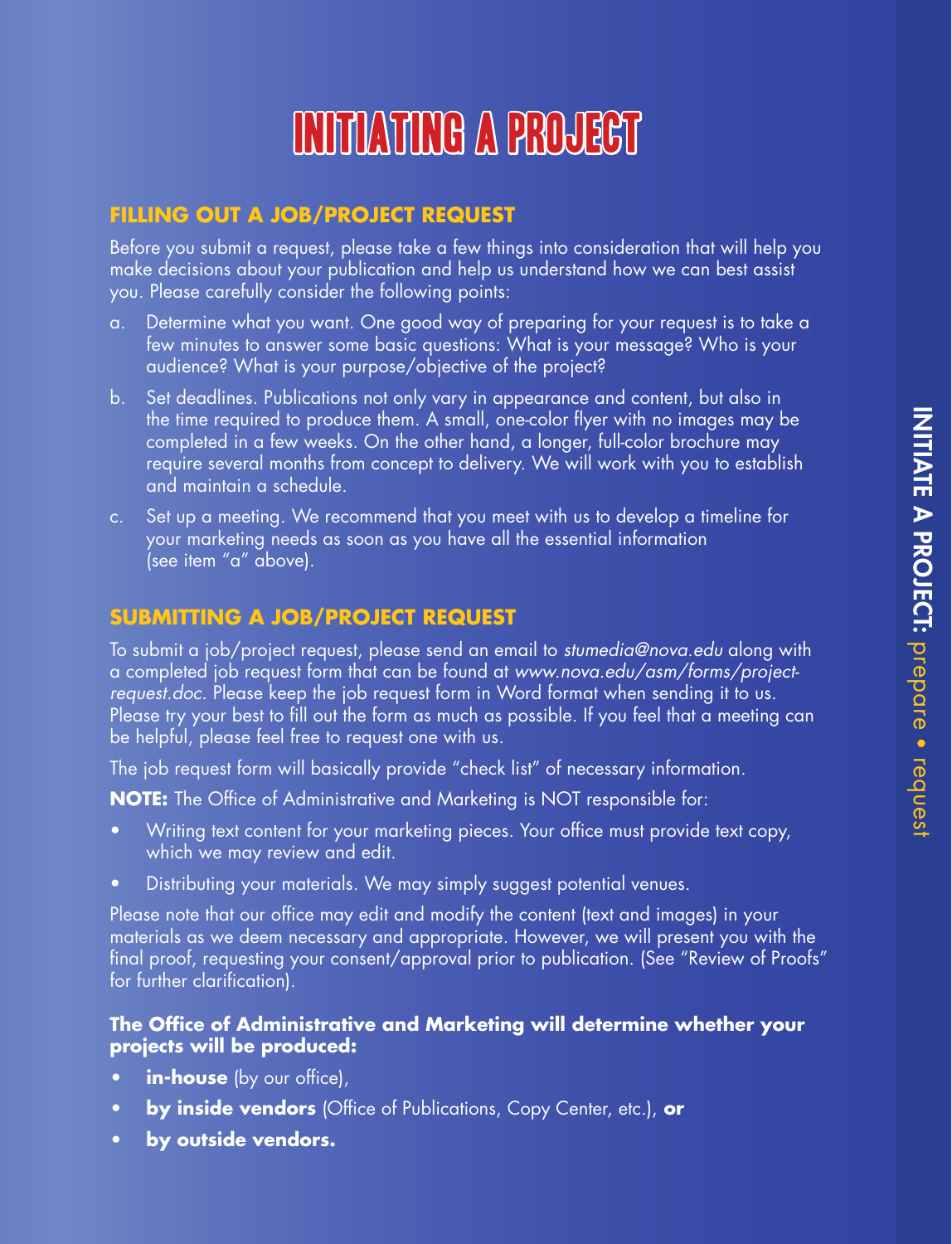# Ordering Promotional Items

All administrative units within the university are required to use ONLY the university approved vendors for promotional items if the administrative budget is to be used to pay for the order. If the student activity fee accounts (a.k.a. 9 accounts) are to be used, using the university approved vendors is not required, but strongly recommended.

All orders by DOSACOUS **must be reviewed** by the Office of Administrative Services and Marketing regardless if the university logo is used; otherwise, your Ariba request for payment may not be approved for funding. Please ask your vendor to provide you with mock up proofs of the products you order and submit the proofs through Ariba or directly to *stumedia@nova.edu* for review and approval.

# **LIST OF UNIVERSITY APPROVED VENDORS**

#### **Promoversity**

RFQ LLC Contact: Doug Murphy 877-737-7137 228 Florence Street Crystal Lake, IL 60014 *dougmurphy@promoversity.com*

# **Geiger**

Geiger Collegiate Promotions, LLC Contact: Chris Mckee 207-755-2255 PO Box 1609 Lewiston, ME 04241 *cmckee@geiger.com www.geiger.com*

#### **Suncoast Marketing**

6545 Nova Drive, Suite 211 Fort Lauderdale, FL 33317 954-583-4351

#### **Baron Marketing**

Baron Marketing, Inc. Contact: Ron Laurie 954-492-2766 1001 NW 62nd Street #300 Fort Lauderdale, FL 33309 *baronmarketing@aol.com* www.baronmkt.com

These vendors should already have Ariba catalog established. You may place your order directly through Ariba catalog OR you can work directly with vendor. All invoices and/ or payment, however, will be processed through the Ariba system. Office of Finance and Administrative Services and our office are working closely to ensure that all orders are reviewed and received design approval before Ariba payment request is processed.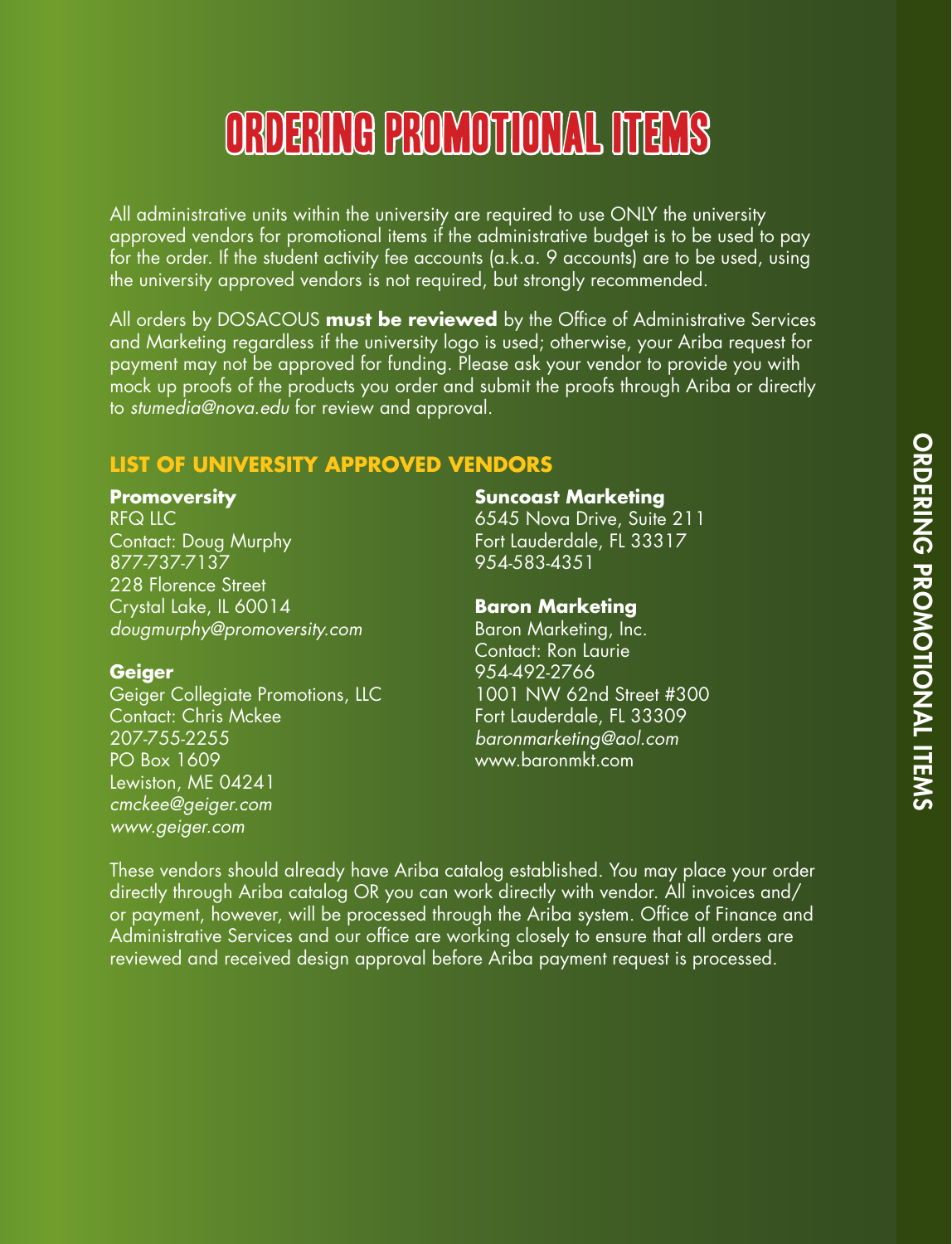# Job Request Process

# **PRINTED MATERIALS**

Complete job request form. This form can be found at *www.nova.edu/asm/forms/ project-request.doc.* Submit the completed form as Word document with images/ photos as separate attachments. Please do not embed images/photos on the Word document.

# **DIGITAL MATERIALS AND TECHNICAL RELATED REQUEST**

- • SharkFINS and Sharkbytes
- Sharktube
- Mass Email
- **•** Electronic Marquee
- Web Updates—websites, Web pages, Sharklink Tab
- NSU Calendar/iShark
- Listserv, Email Alias, Email Account, or Shared Mailbox
- Shared Drive Access

### **SHARKFINS AND SHARKBYTES**

Use SharkFINS/Sharkbytes section of our job/project request form (*www.nova.edu/asm/forms/project-request.doc*). If elaboration or more space is needed, you may put on the email body when submitting the form to our office at *stumedia@nova.edu*.

**SharkFINS submission deadline: Fridays at 3:00 p.m.**. SharkFINS is distributed every Wednesday to ALL NSU students. See SharkFINS guidelines for more details.

**Sharkbytes submission deadline: Wednesdays at noon,** to request publishing in the following week distribution.

### **SHARKTUBE**

Use SharkTube section of our job/project request form (*www.nova.edu/asm/forms/project-request.doc*). If elaboration or more space is needed, you may put on the email body when submitting the form to our office at *stumedia@nova.edu*.

Normally, we will reconfigure your marketing materials to fit the SharkTube screen. Please still let us know the run dates and display locations. **Please note: all the submission is subject to a review by Public Affairs.**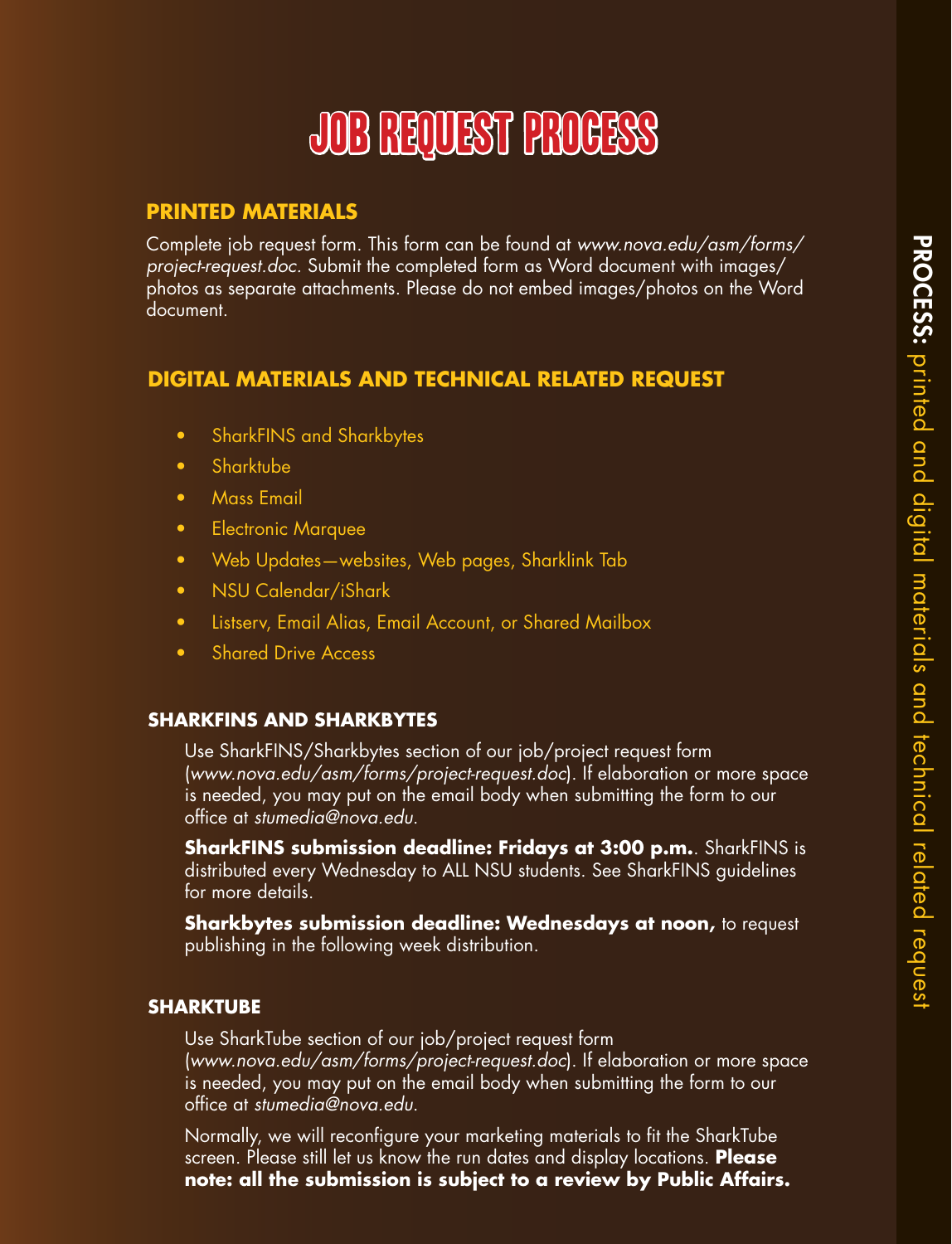#### **MASS EMAIL**

Mass Email is a tool to be used for large-scale events or programs that require an urgent call to action. Decisions regarding the distribution of your request will be made by the Office of Public Affairs. For all offices within DOSACOUS, the Office of Administrative Services and Marketing is the central contact for the electronic distribution on all digital media.

Office of Public Affairs suggests that any announcement already published in sharkbytes will not be sent out via mass email unless deems necessary by the office.

The request for mass email must be submitted at least 7-10 business days before requested distribution date. Please use Mass Email section of our job/project request form (*www.nova.edu/asm/forms/project-request.doc*) for your request and submit the form to *stumedia@nova.edu*.

#### **ELECTRONIC MARQUEE**

Use Electronic Marquee section of our job/project request form (*www.nova.edu/asm/forms/project-request.doc*). If elaboration or more space is needed, you may put on the email body when submitting the form to our office at *stumedia@nova.edu*. Due to limited display space, please be concise on your message and text to include.

Electronic Marquee messages are to be used for announcements of large-scale events or programs that MUST be open to public. The Office of Public Affairs will determine whether your request is approved and will contact our office regarding decisions or questions. The Office of Administrative Services and Marketing is the central contact for all DOSACOUS offices requesting Electronic Marquee messages. Please refer to the Electronic Marquee Rules and Request Form for more details.

Public Affairs will NOT ACCEPT any request coming directly from students. Please inform your students (including student clubs and organizations) to contact our office (*stumedia@nova.edu*) for any marquee display needs.

#### **WEBSITE UPDATES—WEBSITE, WEB PAGES, SHARKLINK TAB, ETC.**

The Office of Administrative Services and Marketing is the central contact for requests to OIIT Web team. All of the following must be first reviewed by the Office of Administrative Services and Marketing:

- Web updates—changes/revisions or additions to current text copies, images, online forms, PDFs documents, links, etc.);
- Design submission—revamping the overall look, change to site structure, etc.

All requests will be reviewed by the Office of Administrative Services and Marketing in order to verify compliance with NSU's Web policies. The updated might be executed by the Office of Administrative Services and Marketing and/or by OIIT Web team.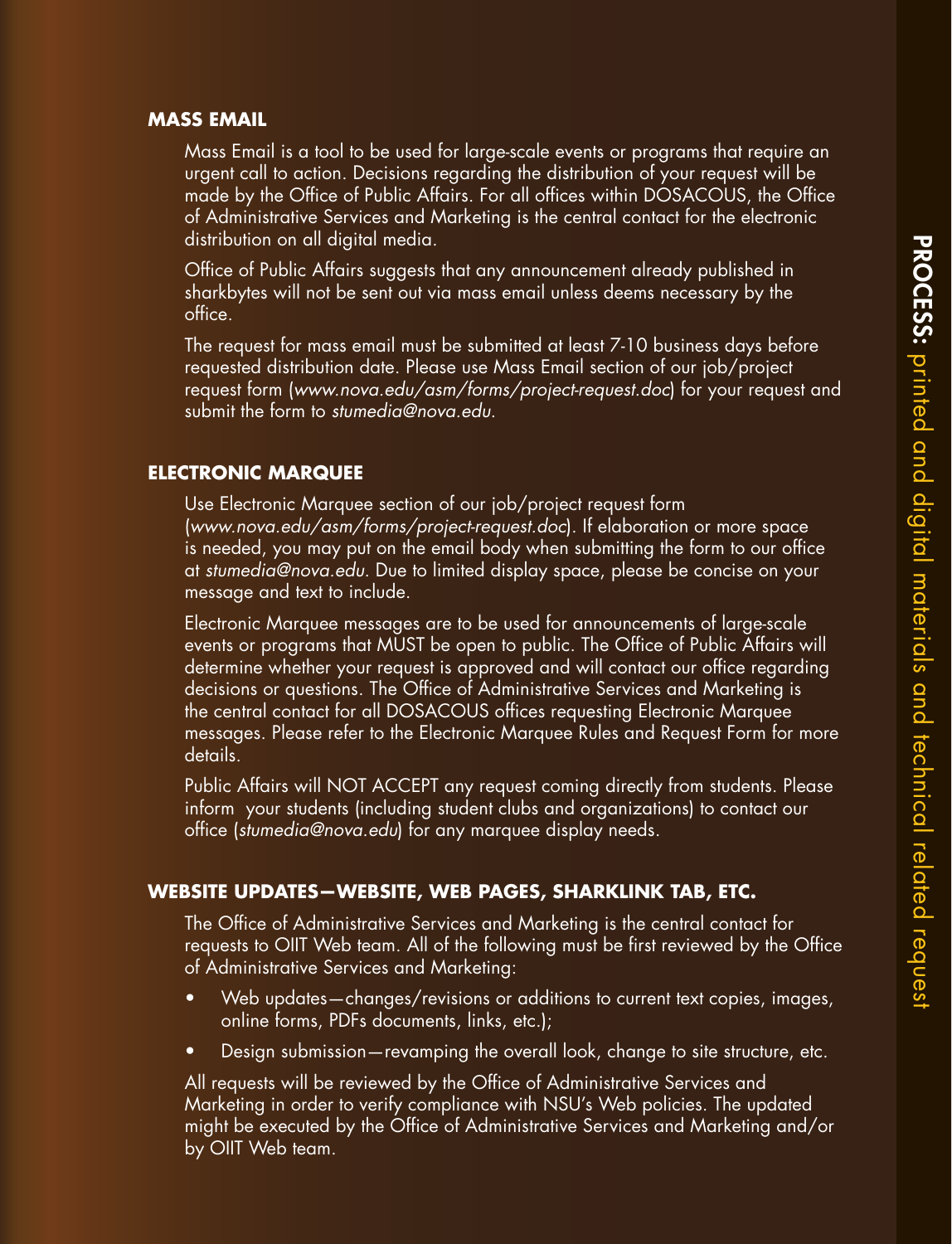Please note that the lead time for OIIT Web team to complete your request can range from 72 hours to a few weeks or months depending on the complexity of the request. A meeting is recommended if changes affect site structure.

#### **To submit a Web request:**

Email your request to *stumedia@nova.edu,* with the following:

- A Word document containing detailed information about changes if the change is extensive. If the request is minimal such as, words/text edits, you may put your edits on the email body.
- Images (photos/graphic files) that accompany text must be sent separately in either JPG, GIF or PDF format (as email attachments or on the server. DO NOT embed in the body of the email). Please make sure that all images sent for Web publication are clear of obligation (e.g. copyright). A use of Photo Release form (*www.nova.edu/asm/forms/photo-videorelease.pdf*) to obtain any photo is strongly recommended.
- • If you have more than eight images or would like to request a photo gallery, please put them on a CD or student affairs shared drive at S:\ADMIN SRV MKT
- Please be specific.
- • If the request is to create an **HTML Web form**, please include:
	- 1. Form fields and type of field (i.e., text box, check box, drop down menu, etc.)
	- 2. Required field(s) of information
	- 3. Recipient(s) of the completed form (include recipients email addresses)
	- 4. Confirmation message to be sent to the user
	- 5. Images (graphics/photos, if any) in "JPG" format
	- 6. Payment information (if applicable)
	- 7. Please be specific. See a good example of a form request below:

Dear Admin Srv and Marketng,

We would like to have a form set up as follow: (\* indicates a required field)

| *Name: |  |  |  |
|--------|--|--|--|
|        |  |  |  |

\*Email:

\*Date to register: (drop down menu)

- • July 13–14
- $\bullet$   $\blacksquare$   $\blacksquare$   $\blacksquare$   $\blacksquare$   $\blacksquare$   $\blacksquare$   $\blacksquare$   $\blacksquare$   $\blacksquare$   $\blacksquare$   $\blacksquare$   $\blacksquare$   $\blacksquare$   $\blacksquare$   $\blacksquare$   $\blacksquare$   $\blacksquare$   $\blacksquare$   $\blacksquare$   $\blacksquare$   $\blacksquare$   $\blacksquare$   $\blacksquare$   $\blacksquare$   $\blacksquare$   $\blacksquare$   $\blacksquare$   $\blacksquare$   $\blacksquare$   $\blacksquare$   $\blacksquare$

No. of guest:  $\Box$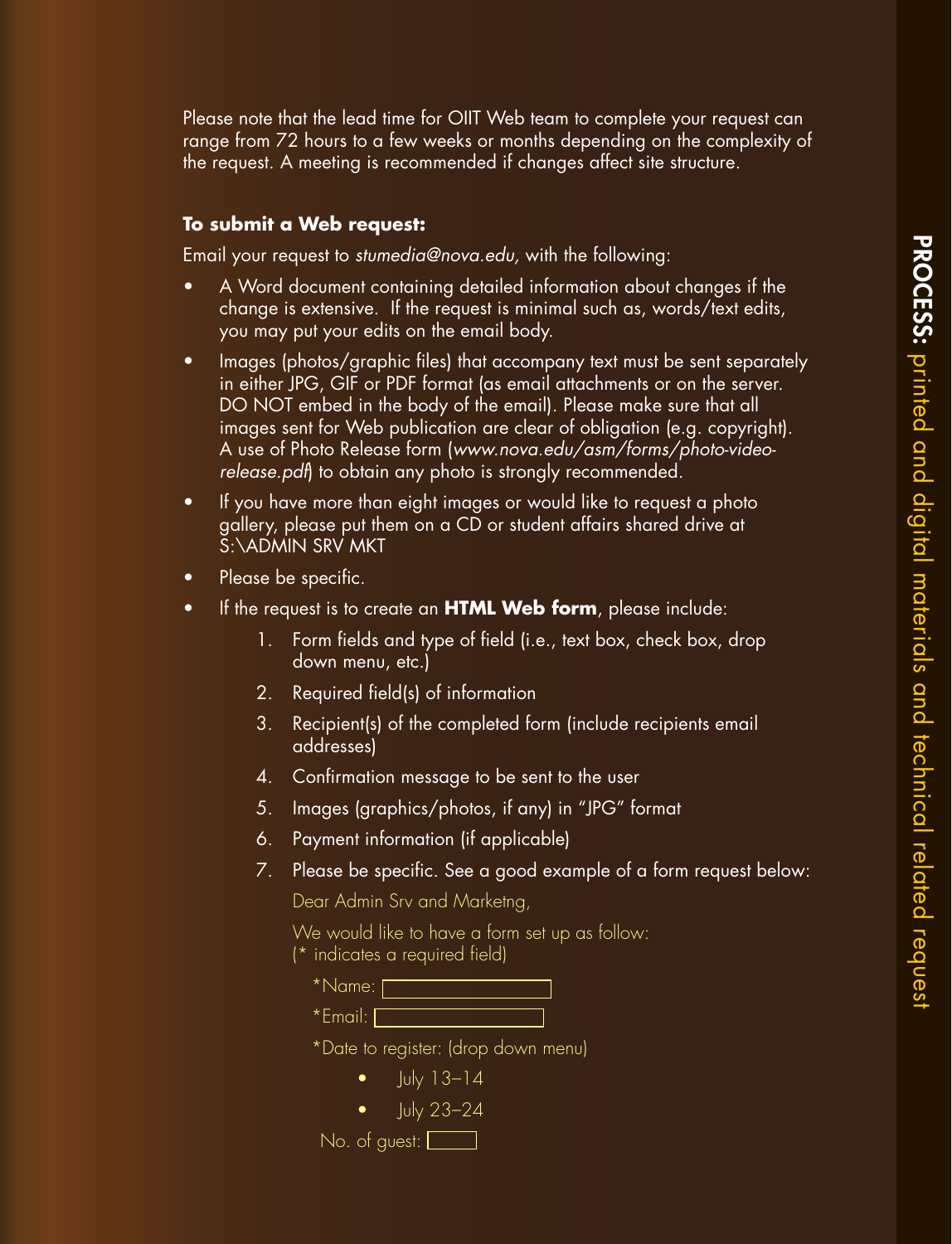Please have this form submitted to orientation@nova.edu.

Once submitted, the Confirmation Message should include the following text:

Thank you for your registration! Below is the information you provided.

—information entered by submitter—

For more information, please contact orientation@nova.edu or call (954) 262-8050.

In the event that your web update is very complicated or extensive in nature, the Office of Administrative Services and Marketing may coordinate a meeting between your office, our office, and the OIIT Web team. If you would like to request such a meeting, please contact the Office of Administrative Services and Marketing at *stumedia@nova.edu.*

**Please note:** all newly created web form are required to be reviewed by OIIT Security and Quality Assurance team. Please be mindful that this can affect when your online form can be launched.

#### **NSU CALENDAR/ISHARK**

Use NSU Calendar/iShark section of our job/project request form (*www.nova.edu/asm/forms/project-request.doc*). If elaboration or more space is needed, you may put on the email body when submitting the form to our office at *stumedia@nova.edu*. Due to limited display space, please be concise on your message and text to include.

#### **LISTSERV, EMAIL, and SHARED MAILBOX**

The Office of Administrative Services and Marketing is the central contact for requests to OIIT for listserv, email account, email alias, etc.

#### **New Listserv and Email Account and/or Alias**

To request a new listserv, new email account, or new email alias, please provide the following informations:

For a NEW listserv:

- Preferred listsery name
- Brief Description about the list—one statement
- List owner(s): email address is required. At least one full-time staff is required to assume the role of list owner.
- Initial list of listsery members, if available. Please provide email username, first name, and last name.

Note: If a listserv is requested for a student organization, the Office of Student Activities will be notified.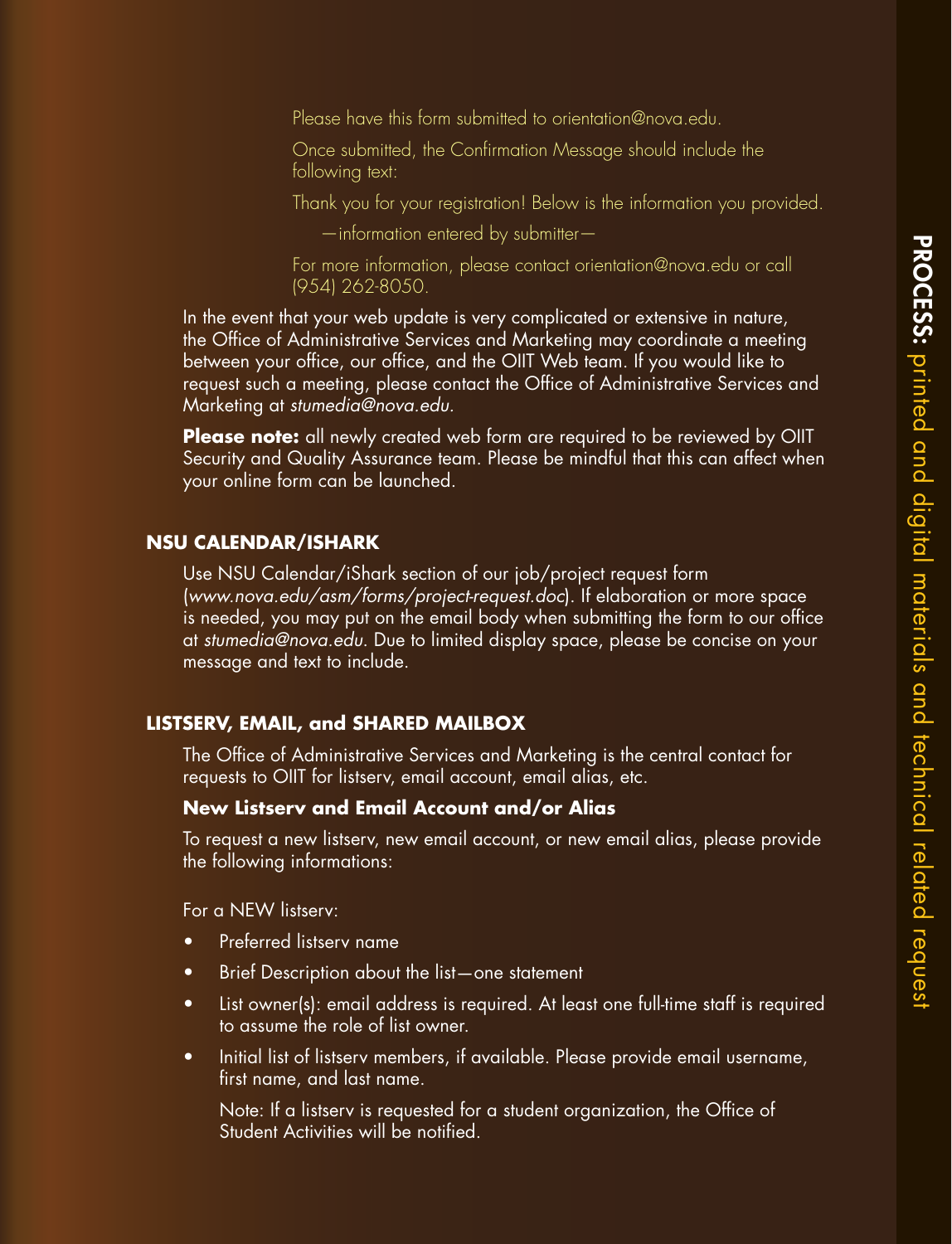For a NEW email account (Exchange account or regular):

- Preferred email account name: this name will also serve as "username"
- Department to which this account is belong or registered
- Brief Description of what the account will be for
- Requestor name: this is required as to which OIIT will contact to set a password

Note: The name requested is subject to approval by Office of University Relations.

For a NEW email alias:

- Preferred email alias name
- Recipient(s) of the alias: email username, first name, last name are required.
- Brief Description of what the account will be for
- Department to which this account is belong or registered
- Note: The name requested is subject to approval by Office of University Relations.

For a MODIFICATION TO EXISTING listserv:

- • Listserv name (e.g. *XXXX@list.nova.edu*)
- Detailed information about the changes. Please provide email address of the person(s) to which this change will affect.

For a MODIFICATION TO EXISTING email accounts or alias:

- Email name (e.g. XXXX@.nova.edu)
- Detailed information about the changes. Please provide email address of the person(s) to which this change will affect.

For EXISTING Shared Mailbox:

- • Mailbox name (e.g. *XXXX@.nova.edu*)
- Recipient(s): email username, first name, last name are required.
- Ability to do "Send As" meaning, the email being sent out will show the mailbox name instead of the person's name. Yes or No.

For NEW Shared Mailbox:

- Preferred mailbox name (e.g. XXXX@.nova.edu)
- Recipient(s): email username, first name, last name are required.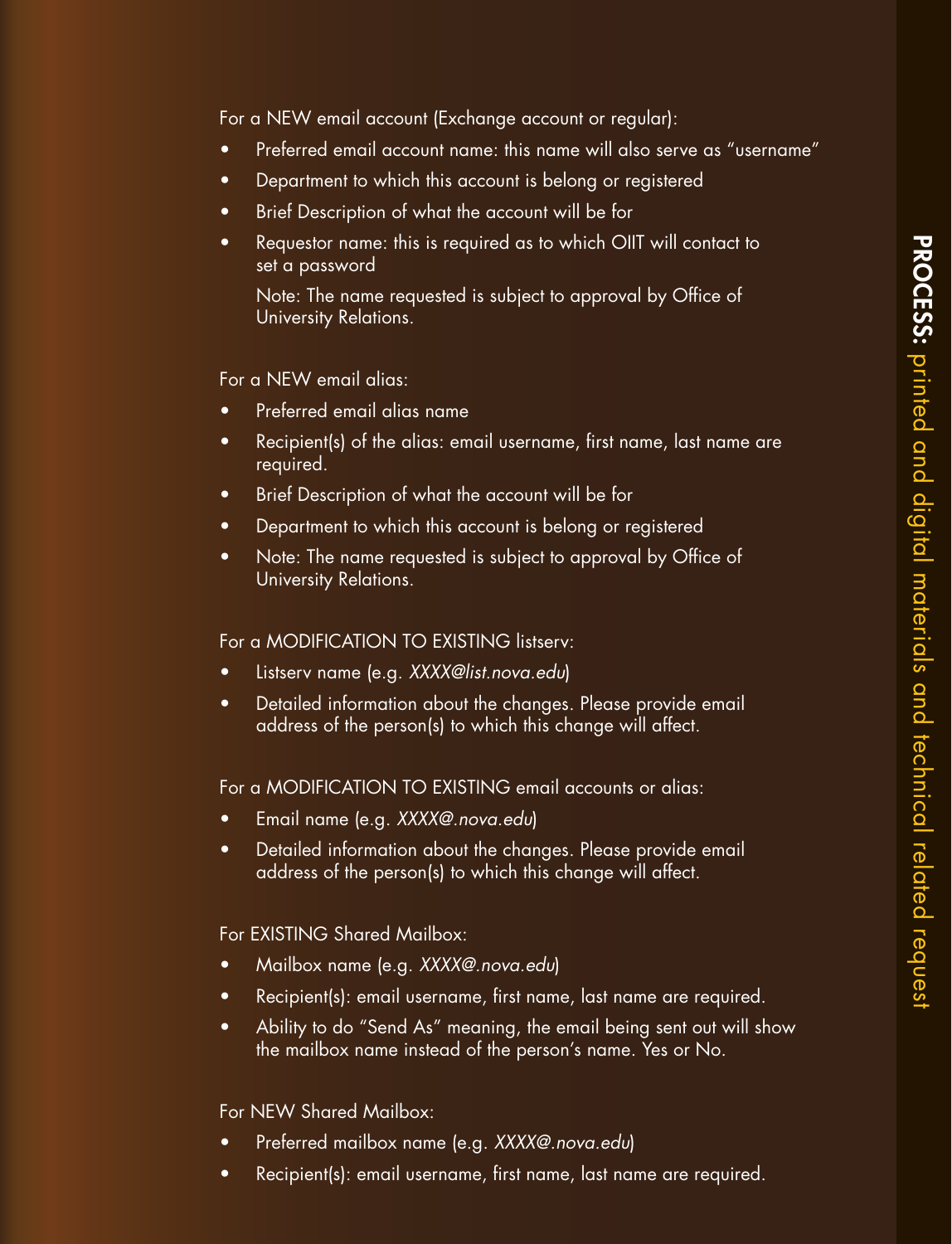• Ability to do "Send As" meaning, the email being sent out will show the mailbox name instead of the person's name. Yes or No.

# **SHARED DRIVE ACCESS (ADD OR REMOVE)**

The Office of Administrative Services and Marketing is the central contact for requests to OIIT for shared drive access.

When making request, please provide the following information:

- • Person's email user name, full name, and last name.
- Name of shared drive(s) to which the access is needed.
- All shared drive access request MUST be approved by your supervisor/ department head.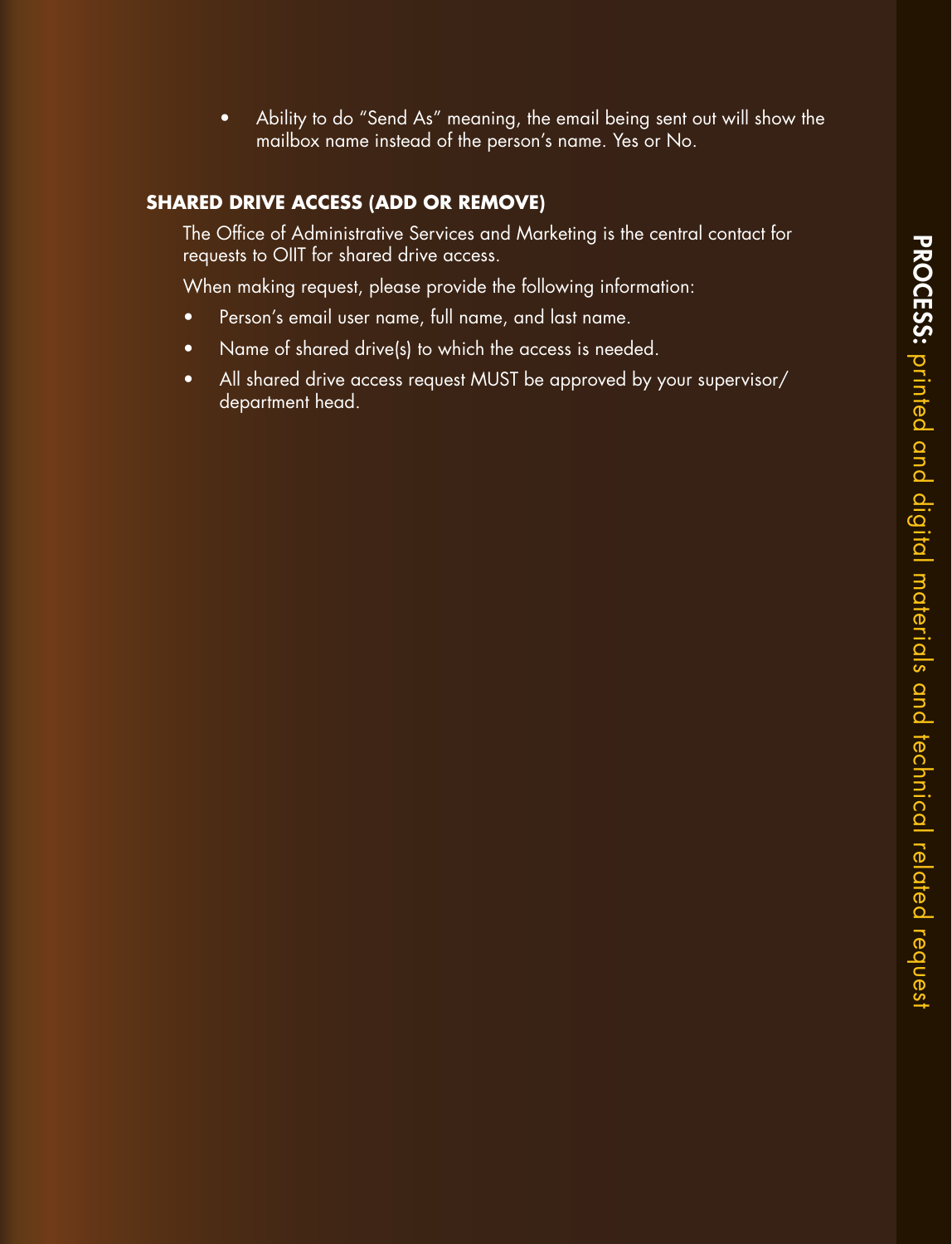# Other Information and Requests

**DOSACOUS Picture Archive Digital Camera Name Badges, Business Cards, Stationary, etc. NSU Copy Center Outside Printer HTML Web Form VS Survey Form (***Opinio***) Listserv VS Email Alias, Email Account University-wide Photo Shoot Coordination**

### **DOSACOUS PICTURE ARCHIVE**

The Office of Administrative Services and Marketing is charged to collect and archive pictures taken at student events for general Division's, College's, and University's use. We ask that each office be responsible for taking pictures of your own event(s) and forward them to our office for archive. The pictures should be sent to us as soon as your event is over. This is to ensure timely publishing in medium such as SharkFINS and Sharkbytes.

We strong recommend the use of Photo Release Form (*www.nova.edu/asm/forms/ photo-video-release.pdf*) and/or Photo-Vido Disclaimers (*www.nova.edu/asm/forms/ photo\_video\_disclaimer.doc*) at any event that a photo shoot or video taping is taking place. This is to ensure that all pictures are clear of obligations and possible liabilities.

Before sending the pictures to us, please make sure that all the pictures are named properly and clearly. The following format is recommended.

name of event\_date\_pic#, for example, communityfest09\_Feb14\_pic 1

If possible, please also include picture caption. The caption can be sent in a separate document.

For example, raftrace09\_Feb-12\_pic 89: John Smith and Jane Doe led the Delta Theta Pi team to win Raft Race this year.

Put all the pictures on a CD and label the CD accordingly before sending.

In case that you need to borrow a camera, please send an email to *stumedia@nova.edu*  at least a week prior to your event date to let us know. Please also see "Digital Camera" section below.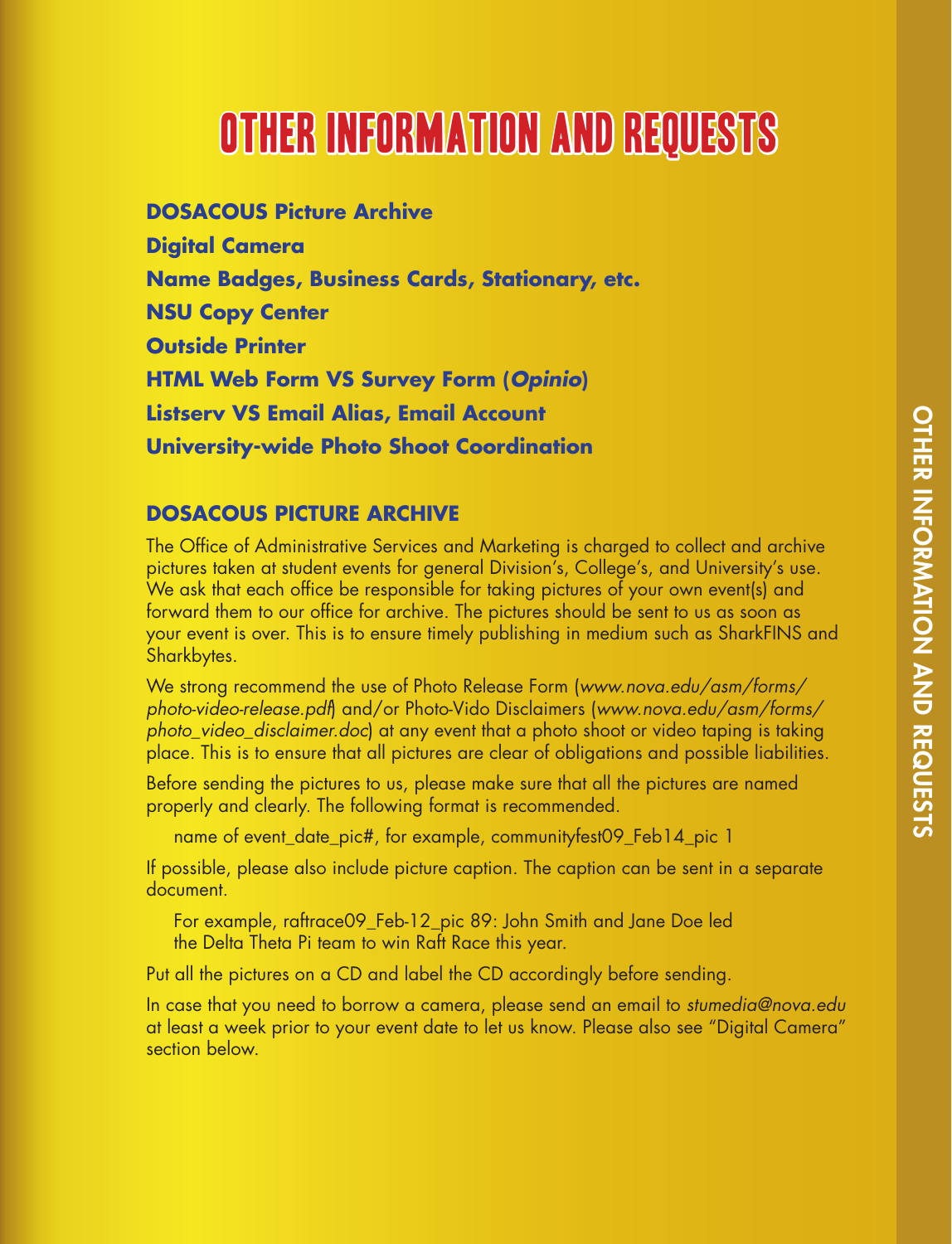# **DIGITAL CAMERA**

You may borrow a digital camera to take pictures at your event. Please complete a camera request form (*www.nova.edu/asm/forms/equipment-request.pdf*) and submit it to *stumedia@nova.edu* at least one week prior to the camera pick-up date. The sooner you sent the request, the greater chance it is that the camera is available for your use. Once we receive your request, we will confirm via email if the camera is available for borrowing.

The department head is asked to acknowledge the request. The department will be responsible for a replacement, repair or reimbursement if the camera, or any portion of the equipment, is lost or damaged.

# **NAME BADGES, BUSINESS CARDS, STATIONARY, ETC.**

The Office of Administrative Services and Marketing is the central contact with the Office of Publications. All professional staff MUST order name badges through the Office of Publications. We also recommend ordering same official name badge for your graduate assistants and/or student employees if budget allows.

#### **NAME BADGES:**

To order name badge(s), please send email to *stumedia@nova.edu* with the following information:

- Full Name (Fist and Last), Degree (if preferred),
- **Job Title**
- Office to which the person reports
- Badge color: silver with blue text or gold with black text.
- Budget index account (6 digit).
- All order will be charged to 3350 account on your budget. This is an internal charge. There's no need to process payment on your end.

Office of Administrative Services and Marketing will send you the proof to review and approval before sending the order to Publications.

#### **BUSINESS CARDS, STATIONARY, ETC.**

To order business cards and/or stationary such as office letterhead, envelope, etc., please place order directly on Ariba "NSU Stationery-Letterhead and Envelopes" catalog.

Please note: All university departments MUST use official template of the university for business cards and stationary. Use of other format/template is not allowed.

#### **NSU COPY CENTER**

The Office of Administrative Services and Marketing is the central contact with NSU Copy Center for project(s) created/produced through our office. We will submit work order to NSU Copy Center once we receive an email from the director or department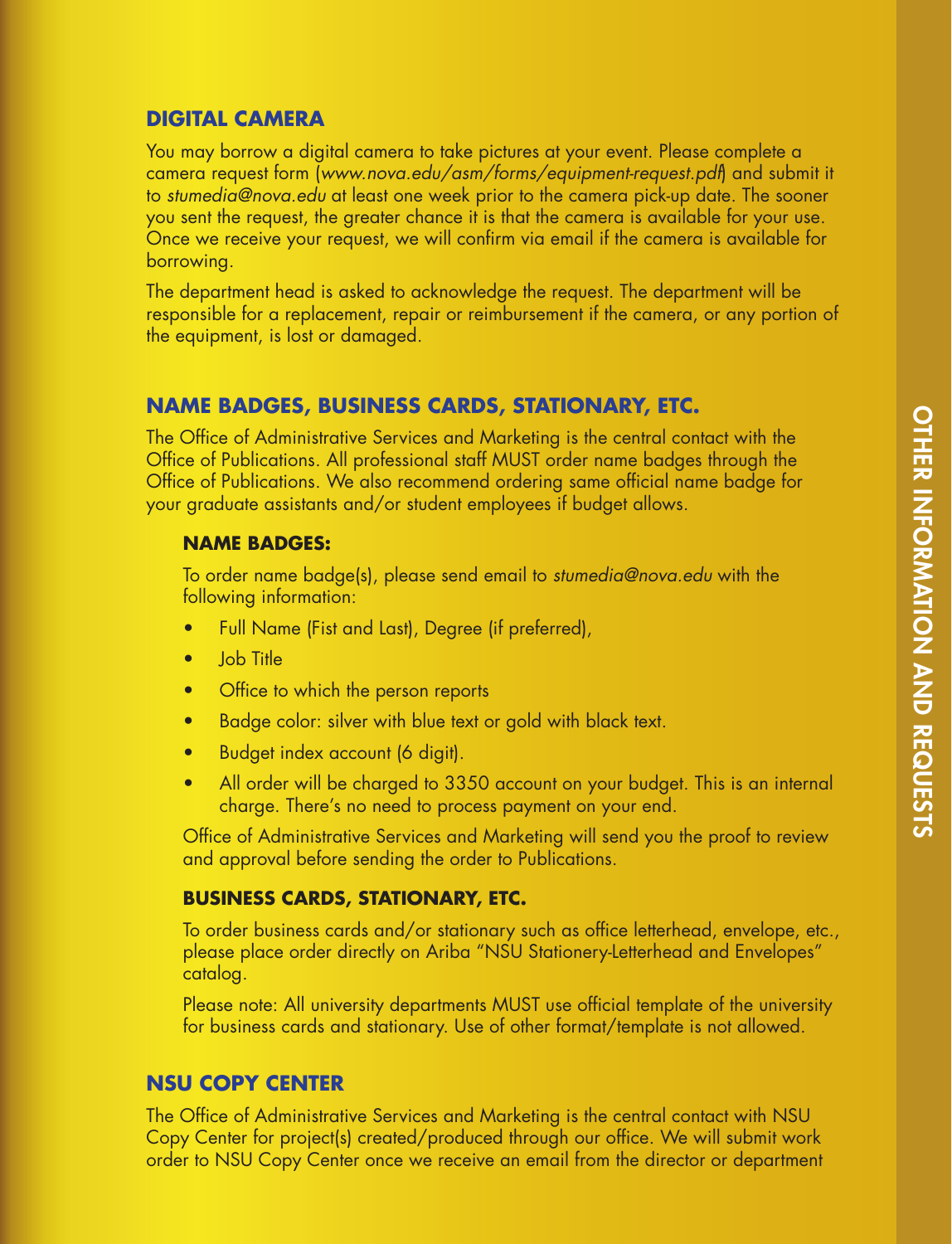head confirming his/her approval on the use of budget account number for printing/ copying charge. A print order to NSU Copy Center will not be sent without the directors' written approval. All order will be charged to 3320 account on your budget. This is an internal charge. There's no need to process payment on your end.

**Important Note:** Per university agreement, all administrative units are to use services of the NSU Copy Center for their copying or printing needs. The Student Poster Printing Services is reserved for students and faculty to use only for their academic related projects and extracurricular activities.

#### **OUTSIDE PRINTER**

If we choose to use outside printer for your project, the Office of Administrative Services and Marketing will work with the printer(s) to obtain printing cost estimates and forward for your approval before sending the job out to print. Our office will prepare all necessary files for the printer. The vendor's invoice will be sent to you to process for payment. Office of Administrative Services and Marketing will not handle the payment or be responsible for the invoice received. Please process the payment in timely manner.

For project NOT being produced by our office, we must review all jobs (see "Materials for Review" section) and can work with your outside printer to ensure any necessary printing requirement. However, the Office of Administrative Services and Marketing will not be responsible for the file that is not created by us, nor is responsible for any errors on the printed pieces due to uncareful reviewing of the final proof on your end.

#### **HTML WEB FORM VERSUS SURVEY FORM (OPINIO)**

The HTML Web form is normally used for RSVP, contact, registration, etc. Please see the "Job Request Process  $\rightarrow$  Digital Materials and Technical Related Request  $\rightarrow$ Web updates" in the previous section on how to request a Web form. Please be very specific in making your request.

*Opinio* is generally used for surveys. Please contact the Office of Student Engagement and Assessment for further information.

### **LISTSERE VERSUS EMAIL ALIAS, EMAIL ACCOUNT**

Please also refer to "Job Request Process → Digital Materials and Technical Related Request → Listserv, Email Alias, Email Account, or Shared Mailbox" in the previous section).

#### **LISTSERV**

If you are the owner of the list, you can update/maintain the list yourself. Simply visit *http://list.acast.nova.edu/* and follow the instruction on the site.

#### **EMAIL ALIAS VS EMAIL ACCOUNT VS DISTRIBUTION GROUP/LIST**

Typically, an email alias is used as an email address for email to be sent to one or more recipients, whereas the email account is a full functioning mailbox that have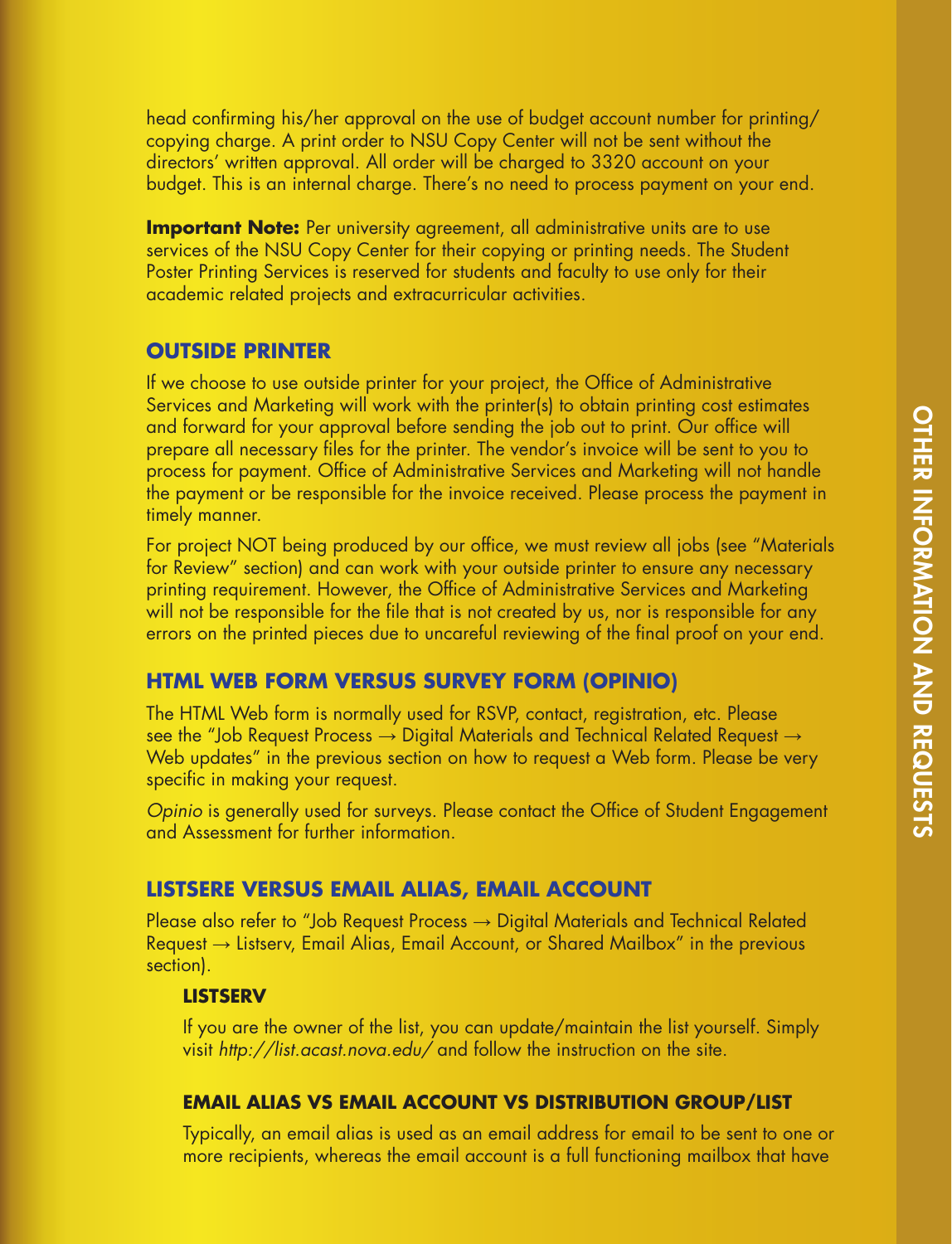password. You can send email out from the email account but not from the email alias. Distribution group (DG) is somewhat similar to the email alias. However, it can be set so that you can send email out from the DG with "Send As" permission, which needs to be set by OIIT.

In most case, OIIT will make determination which type of email work best for you. The Office of Administrative Services and Marketing is the central contact with OIIT for this type of request. To make a request, please email to *stumedia@nova.edu* with justification for your request. Please also refer to "Job Request Process  $\rightarrow$  Digital Materials and Technical Related Request  $\rightarrow$  Listserv, Email Alias, Email Account, or Shared Mailbox" in the previous section).

#### **UNIVERSITY-WIDE PHOTO SHOOT COORDINATION**

If there is a request for a photo shoot coordination that might require volunteers, our office will contact the department directors to request student volunteers. We will try our best to provide advance notice with the specific time and date; however, in some cases, one- or two-hour notice may occur. In any case, we ask that all directors please send our office a list of confirmed volunteers.